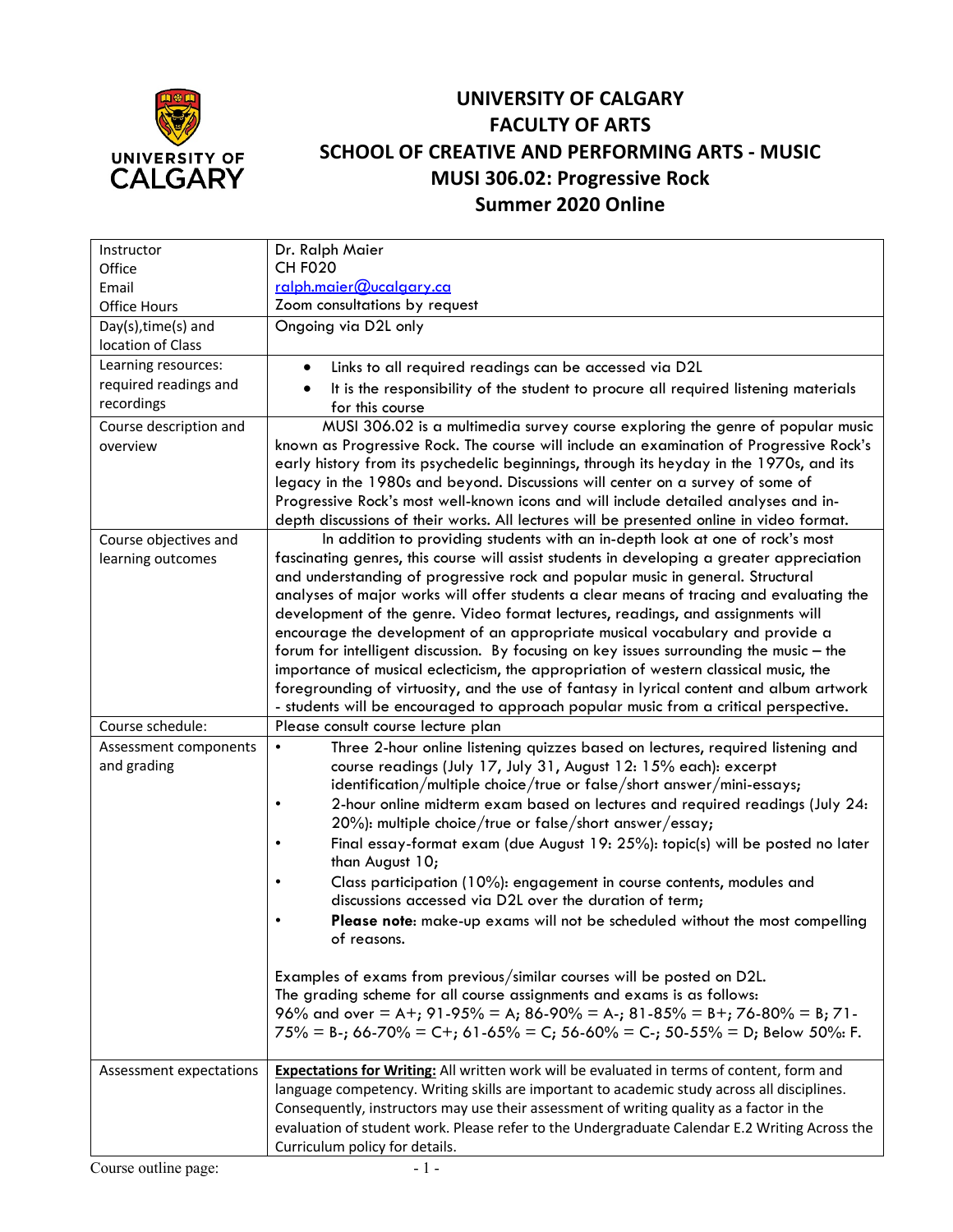|               |                                                                                                                                                                                         | E.3 Attendance for details. | <b>Expectations for Attendance and Participation:</b> Please refer to the Undergraduate Calendar                                                                                                                                                                       |  |
|---------------|-----------------------------------------------------------------------------------------------------------------------------------------------------------------------------------------|-----------------------------|------------------------------------------------------------------------------------------------------------------------------------------------------------------------------------------------------------------------------------------------------------------------|--|
|               |                                                                                                                                                                                         |                             | <b>Guidelines for Formatting Assignments: Please consult the Chicago Manual of Style</b>                                                                                                                                                                               |  |
|               |                                                                                                                                                                                         |                             | Late Assignments: Make-up exams will not be scheduled without the most compelling reasons<br>and may be penalized by one grade increment per day (A becomes A-, A- becomes B+, etc.).                                                                                  |  |
|               |                                                                                                                                                                                         |                             | <b>Criteria That Must Be Met To Pass:</b> A passing grade will only be awarded where students<br>convincingly demonstrate a working familiarity of the music, composers, genres and cultures<br>represented in class lectures, course readings and required listening. |  |
| Grading scale | For the course as a whole, letter grades should be understood as follows, as outlined in the<br>section F.1.1 Undergraduate Grading System of the Undergraduate Calendar for 2019-2020: |                             |                                                                                                                                                                                                                                                                        |  |
|               | Grade                                                                                                                                                                                   | Grade<br>Point<br>Value     | Description                                                                                                                                                                                                                                                            |  |
|               | A+                                                                                                                                                                                      | 4.00                        | Outstanding performance                                                                                                                                                                                                                                                |  |
|               | A                                                                                                                                                                                       | 4.00                        | <b>Excellent performance</b>                                                                                                                                                                                                                                           |  |
|               | А-                                                                                                                                                                                      | 3.70                        | Approaching excellent performance                                                                                                                                                                                                                                      |  |
|               | B+                                                                                                                                                                                      | 3.30                        | Exceeding good performance                                                                                                                                                                                                                                             |  |
|               | B                                                                                                                                                                                       | 3.00                        | Good performance                                                                                                                                                                                                                                                       |  |
|               | B-                                                                                                                                                                                      | 2.70                        | Approaching good performance                                                                                                                                                                                                                                           |  |
|               | C+                                                                                                                                                                                      | 2.30                        | Exceeding satisfactory performance                                                                                                                                                                                                                                     |  |
|               | C                                                                                                                                                                                       | 2.00                        | Satisfactory performance                                                                                                                                                                                                                                               |  |
|               | $C-$                                                                                                                                                                                    | 1.70                        | Approaching satisfactory performance.                                                                                                                                                                                                                                  |  |
|               | $*D+$                                                                                                                                                                                   | 1.30                        | Marginal pass. Insufficient preparation for subsequent courses in the<br>same subject                                                                                                                                                                                  |  |
|               | *D                                                                                                                                                                                      | 1.00                        | Minimal Pass. Insufficient preparation for subsequent courses in the<br>same subject.                                                                                                                                                                                  |  |
|               | F                                                                                                                                                                                       | 0.00                        | Failure. Did not meet course requirements.<br>Several Faculties utilize an F grade that does not carry weight in<br>calculating the grade point average. This will be noted in the calendar<br>description as "Not Included in GPA" where applicable.                  |  |
|               | $**1$                                                                                                                                                                                   | 0.00                        | Incomplete. Sufficient work has not been submitted for evaluation,<br>unable to adequately assess. May also be used when a final exam is not<br>submitted.                                                                                                             |  |
|               | CR.                                                                                                                                                                                     |                             | Completed Requirements. Carries no weight in calculating the grade<br>point average. This will be noted in the calendar description as "Not<br>Included in GPA" where applicable                                                                                       |  |
|               | <b>RM</b>                                                                                                                                                                               |                             | Remedial Work Required. Utilized by the Cumming School of Medicine<br>(MD program). Carries no weight in calculating the grade point average.<br>This will be noted in the calendar description as "Not Included in GPA"<br>where applicable.                          |  |
|               | Notes:<br>$\bullet$<br>٠                                                                                                                                                                | faculty regulations.        | A grade of "C-" or below may not be sufficient for promotion or graduation, see specific<br>The number of "D" and "D+" grades acceptable for credit is subject to specific<br>undergraduate faculty promotional policy.                                                |  |